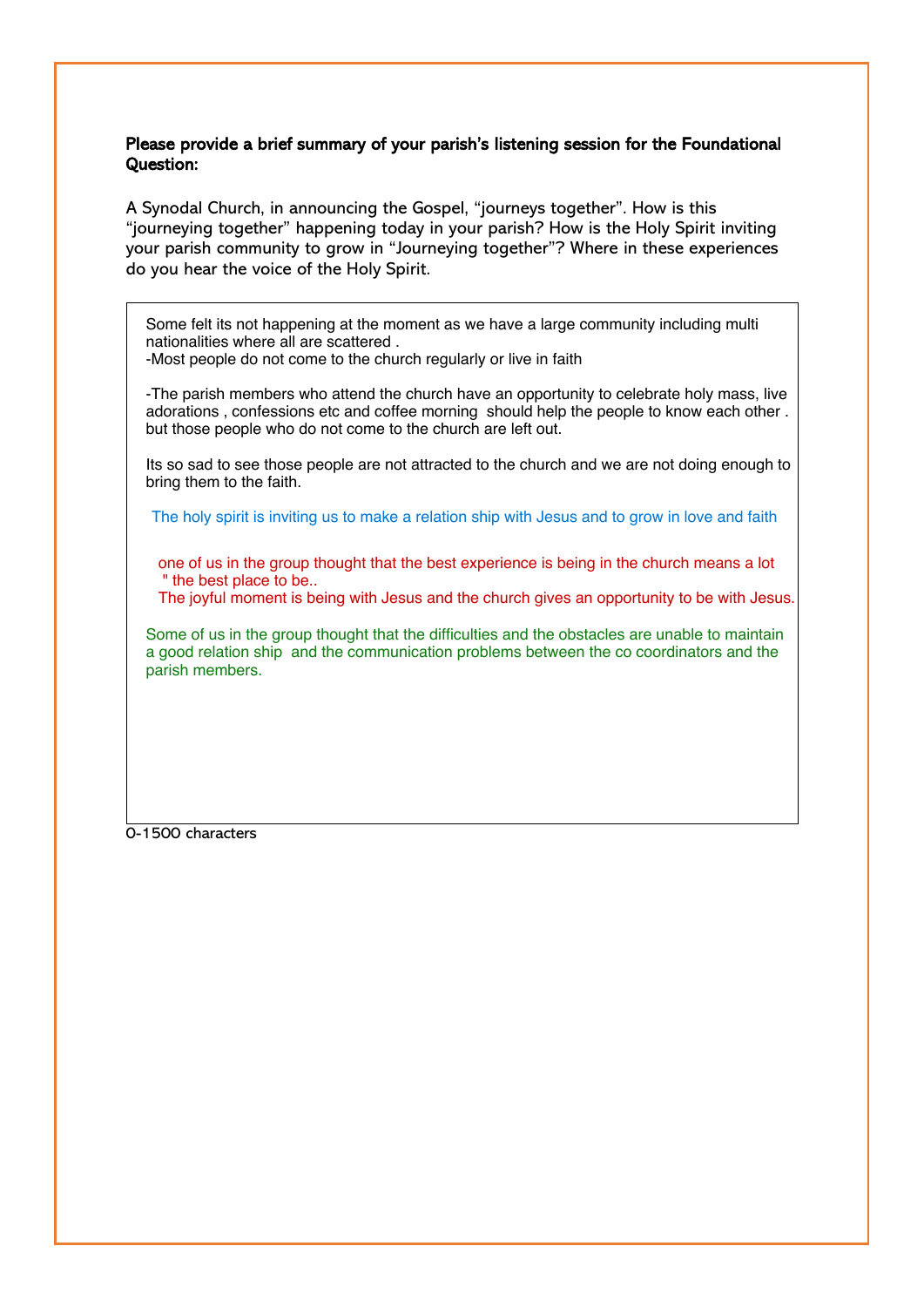## Core Question  $1 -$  Listening

How is God speaking to us through the voices that are in our midst? How is God speaking to us through voices we sometimes ignore, including those on the peripheries? What space is there to listen to the voices on the peripheries, especially cultural groups, women, the disabled, those who experience poverty, marginalisation, or social exclusion?

God speak to us during personal prayer, word of god, homily during the mass, family members and people around us and we meet and listen to in our daily lives.

God speak to us in different ways , it could be through some one who hurt us and we could hear Jesus saying " forgive and pray for them"

Every one in the group asked that what do we do to support people suffering from dementia and other illness and the people care for them.

What about poor, homeless, depressed and vulnerable groups? Some people do it on an individual basis but not as a parish community .We should look in to it and thereby we could extend our hands to the needy which may help to open their hearts to the church and God.

"Faith with out work is dead" ( James 2.26)

We should have a support group for children, parents and the people in needs A prayer group or an intersession team is inevitable in the growth of church.

#### Core Question 2 - Speaking Out:

What enables or hinders you from speaking courageously, candidly, and responsibly in your parish and society. What space is there in your parish for the voice of people, including active and inactive members of our faith?

The way of communicating to the people were mentioned.

Some of us expressed that they are not aware of any available space to hear the voice of people not in active faith.

Parish council meetings were mentioned. A suggestion box could be helpful.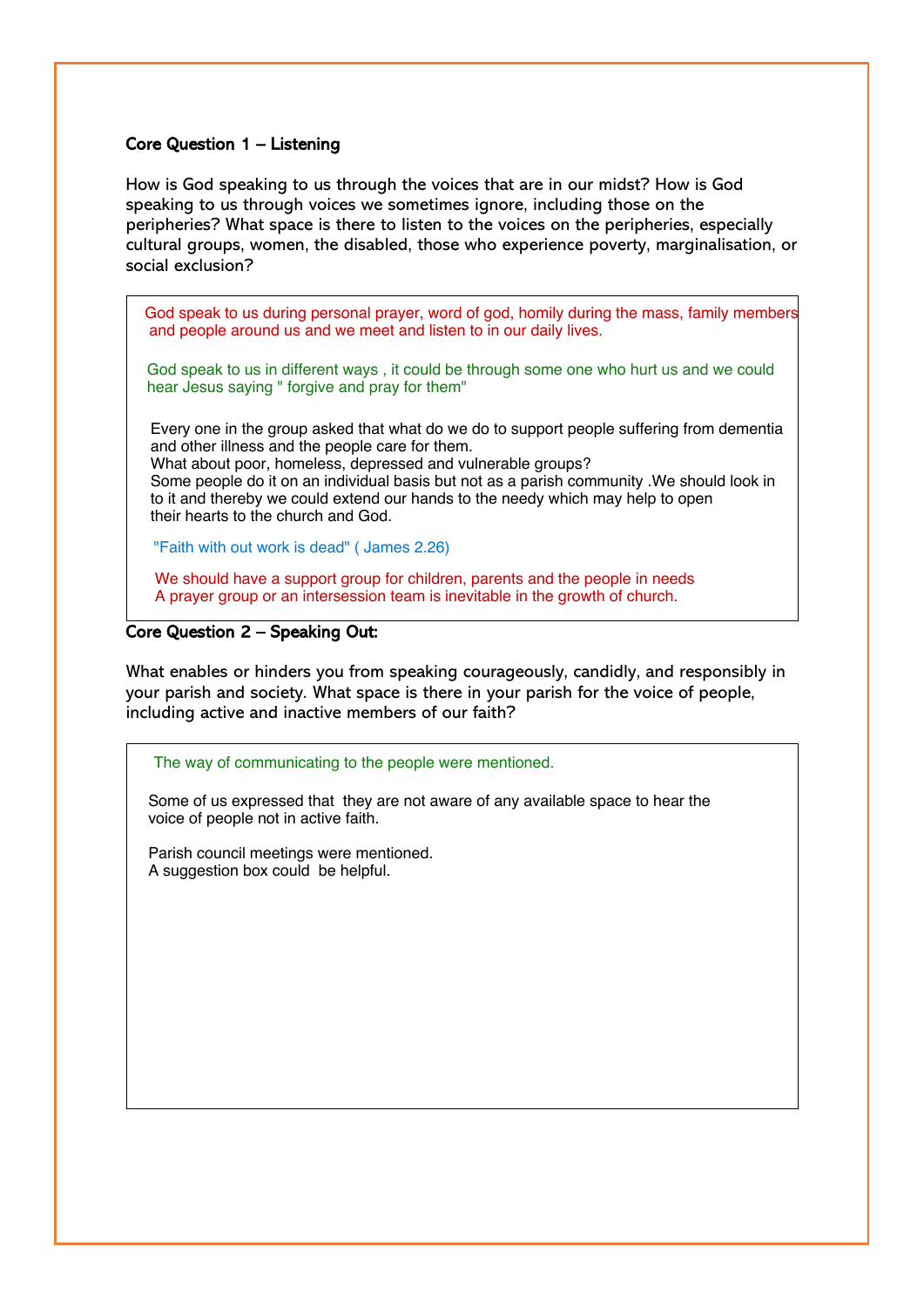## Core Question 3 - Sharing Responsibility for our Common Mission and Sharing Authority and participation

How are the baptised members of your parish able to participate in the mission of the Church to proclaim the Gospel? What hinders people from being active in your parish? How is authority or governance exercised in your local parish? How are teamwork and co-responsibility put into practice in your local parish?

 that they consciously bring the topic of their faith with their colleagues at work. For example , "Sunday I will be going to the church "or "Jesus will take care of it "etc... One of us in the group said that proclaiming the Gospel by following Jesus or practicing the word of god in our daily lives are very important. So far nothing much happened in proclaiming the Gospel. Some of us in the group mentioned

 Probably the responsibilities and pressures of the day to day life must be preventing us from being active in the church , Doing too much by the people who are active and committed is not encouraging as they struggle to find the balance with in the family life and the church.

 There are not many to come forward to be active in the church than attending the Sunday mass or other available services. An awareness programme might be useful .

Most of us do not know how to proclaim the Gospel to the people who are not in faith and we are not trained to do so .

The introduction of Evangelical Catholic Reach Ministry in our parish is very exciting since it proves that the holy spirit is active in our parish.

## Core Question  $4 -$  Discerning and Deciding

How does your parish use the methods of listening and speaking (consultation) to make decisions? How does your parish promote participation in decision making within the hierarchical Church? Does the decision making of your parish help you to listen to all members of the community, including those who are on the peripheries of parish life?

Parish council meetings, announcements after the Sunday mass ,news letter and parish website,